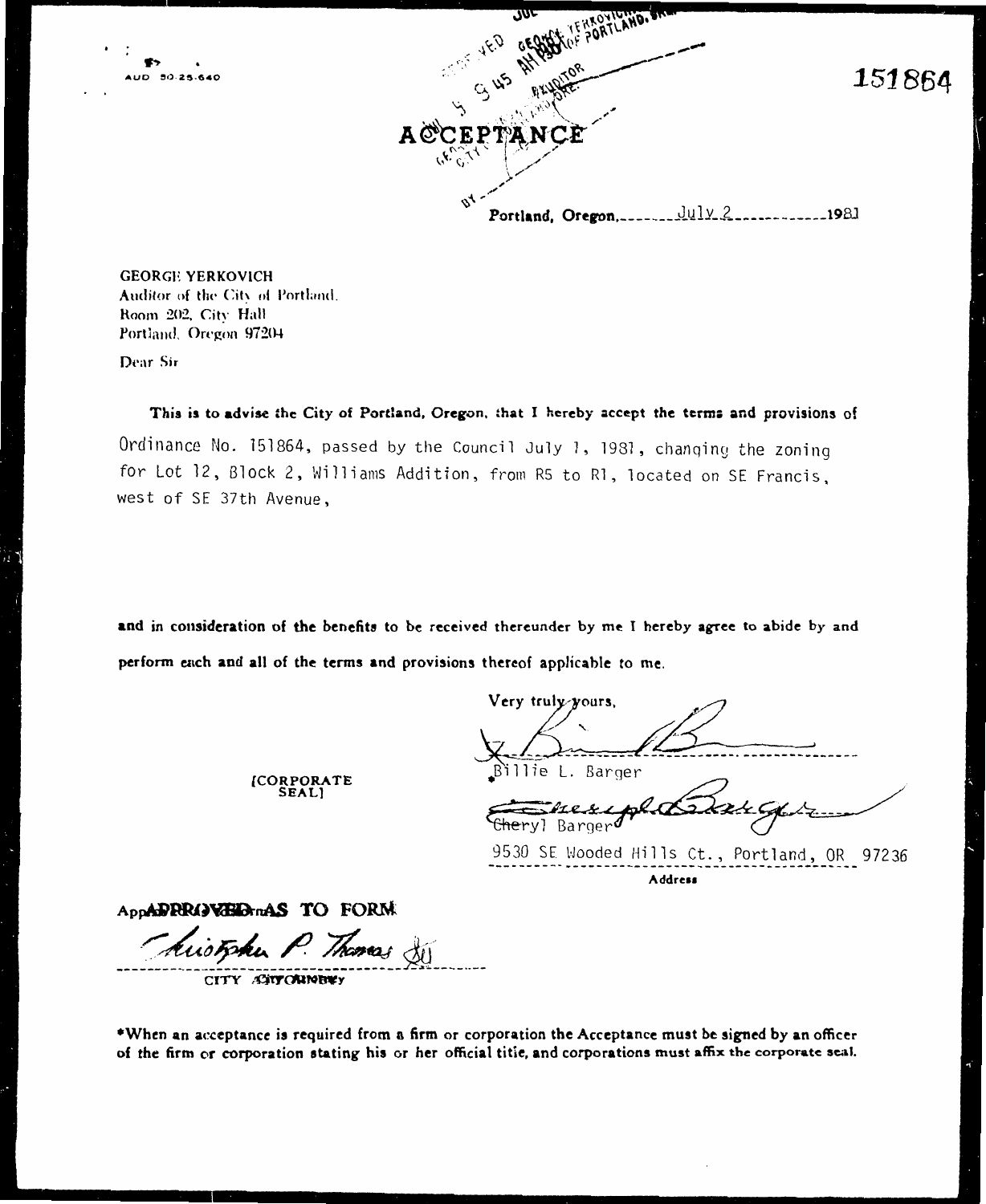Recorded: 7/10/81 Book: 1536 - Pa9e 1740 **151864-**

#### ORDINANCE NO. **151.864**

 $\mathcal{L} = \mathcal{L} \mathcal{L}$ 

 $\epsilon$ 

An Ordinance changing the zoning for Lot 12, Block 2, Williams Addition, from R5 to Rl, located on SE Francis, west of SE 37th Avenue, and declaring an emergency.

The City of Portland ordains:

Section 1. The Council finds:

- 1. The applicants, Billie L. and Cheryl Barger, deedholders, seek a zone change from R5 to R1 for Lot 12, Block 2, Williams Addition, located on SE Francis, west of SE 37th Avenue.
- 2. A petition complying in all respects with all requirements of Title 33, Planning and Zoning, of the Code of the City of Portland<br>and seeking such a zone change has been received.
- 3. Applicants have paid the proper fee for the filing of such petition.
- 4. The city's Hearings Officer by report and recommendation dated March 31, 1981 (Planning Commission File No. 7042), after and as a result of a duly authorized and conducted public hearing<br>held March 30, 1981, on said proposal, has recommended that the zone change be granted.
- 5. On April 17, 1981, the City Auditor received the appeal of Edward J. Marihart, Vice chairperson of the Creston-Kenilworth Neighborhood Association, against the Hearings Officer's decision of approval of a zone change from R5 to Rl in compliance with the comprehensive plan designation.
- 6. The Planning Commission members were sent a copy of the Hearings Officer's decision and a copy of the appeal. No requests for Planning Commission consideration were received.
- 7. On June 10, 1981, the City Council, after due deliberation in open session, denied the appeal of Edward J. Marihart, of the Creston-Kenilworth Neighborhood Association, against the Hearings Officer's decision of approval of the zone change and approved the request of Billie L. and Cheryl Barger for a zone change from R5 to Rl for Lot 12, Block 2, Williams Addition.
- 8. The City Auditor has complied with the notice requirements before the Hearings Officer and the City Council.
- 9. This rezoning is in conformance with enacted elements of a comprehensive plan for the city, is in accordance with generally accepted land-use planning standards and with applicable city and state legislative enactments as indicated in the report of the Hearings Officer.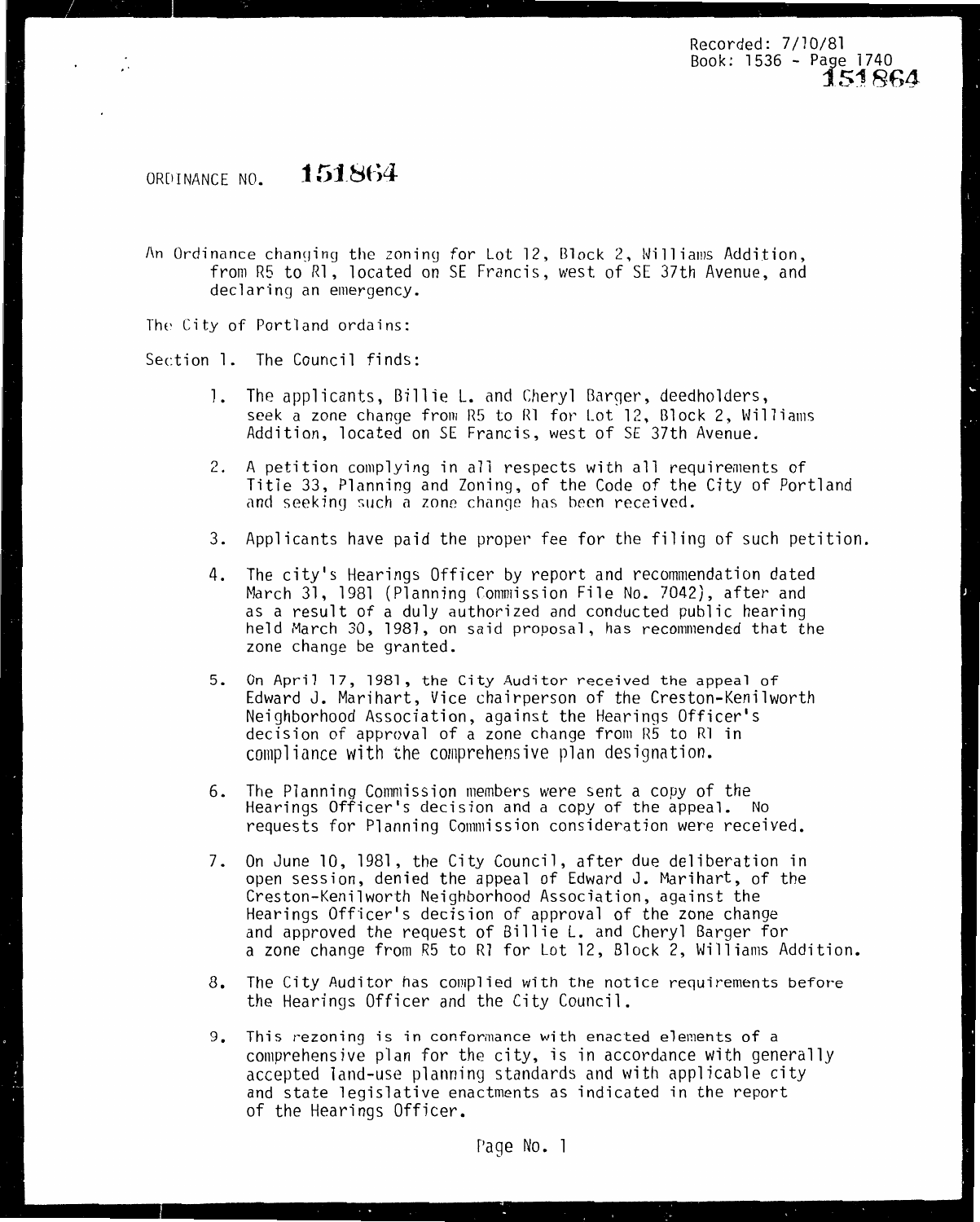# **ORDINANCE No. 151864**

;∙

 $\pmb{\mathfrak{r}}$ 

NOW, THEREFORE, the Council directs:

- a. That the facts, findings, conclusions, and recommendation of the Hearings Officer in PC File 7042 are adopted by City Council.
- b. The zone of Lot 12, Block 2, Williams Addition, is changed to Rl, located on SE Francis, west of SE 37th Avenue.
- c. This order shall not be effective and no change shall be made to the zoning maps until acceptance and recording has taken place as provided in Section 33.102.010.
- Section 2. The Council declares an emergency exists because there should be no delay in the beneficial use of the above-described property; therefore, this ordinance shall be in force and effect from and after its passage by the Council.

Passed by the Council, **JUL 1 1981** 

Commissioner Schwab R. Austin/jlu June 19, 1981

**Attest:** 

*.,/ r2*  feet port

**Page No.** 2